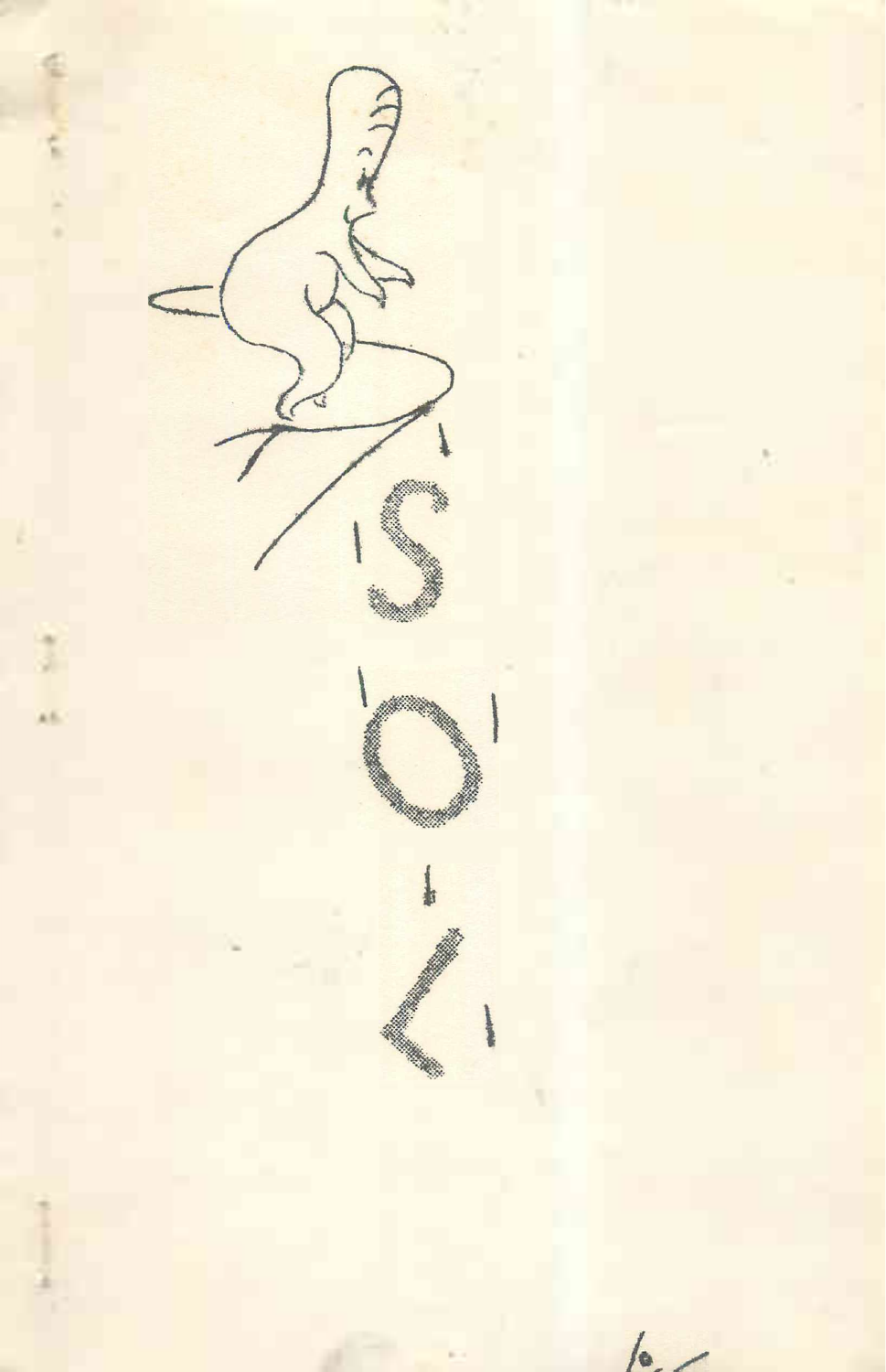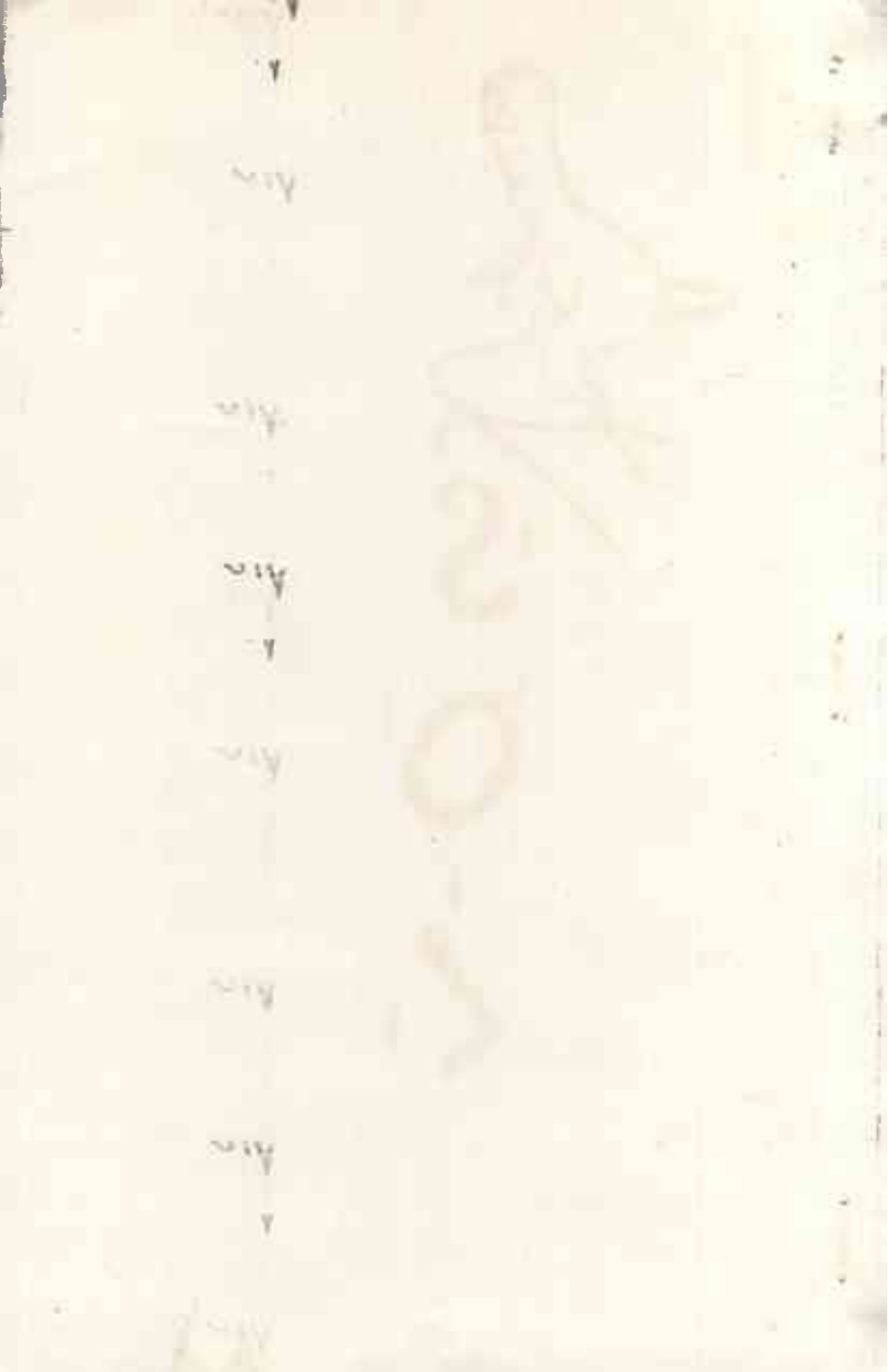SOL V

WILLIS DEUICATION **ISSUE** 

T. COLUMNS

| SHELBY UICK              |  |  |  |  |  |  |  |  |  |  |  |  |  |
|--------------------------|--|--|--|--|--|--|--|--|--|--|--|--|--|
| CALLIOPElee Hoffman10    |  |  |  |  |  |  |  |  |  |  |  |  |  |
| all On A Summer's Day 11 |  |  |  |  |  |  |  |  |  |  |  |  |  |

II. ARTICLES

On Willis...Thelma J.Kelly.......8 The Truth About Walter Willis...12 ΤŤ

III. Willis Reprint The First Plinth..

IV. DEBARTMENT SOLitude...Editorial...  $\cdot$  2

SOL IS PUBLISHED IN BT-MONTHLY PERIODS AND IS DISTRIBUTED TO ANYONE INTRESTED ENOUGH TO BY A COPY FOR A DIME. SHL IS THE PRODUCT OF BORING PUBLICATIONS? A SUBSIDARY OF DRILL PRESS. MIMEO-MACHINE IS CALLED WE. THE MACHINE AND IS SOLer RESPONSIBLE FOR ALL DUPLICATION. ADDRESS IS 914 HAMMOND RB.D? RIDGEWOOD? N.J. CUEFENT ADB DRESS (until the Chicago Yonvention) IS 704 SOUTH PRINCETON AVENUE? (Damm) VILL. P.RK. ILLINOIS. THIS ISXTHE FIFTH ISSUE? AND IS DEDICATED TO THE WILLIS FUND. ALL BACK ISSUES ARE AVAILABLE FOR A DIME COPY.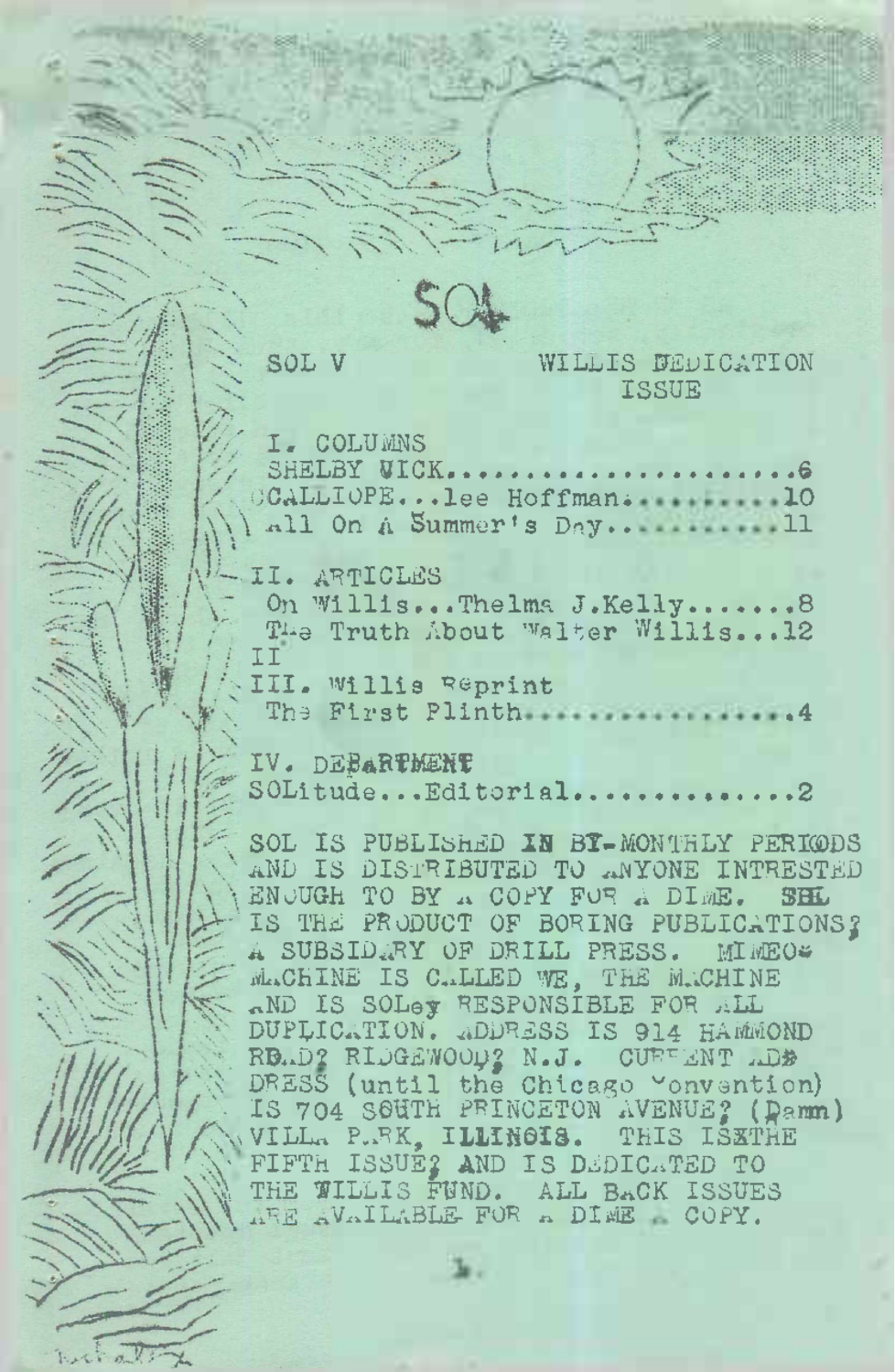

AS WE BELATEDLY release this Willissue, originally, scheduled, for May, then June, and now July, we wonder at the events that have come to pass since the original publishing date of SOL 5. Our pages have been trimmed down this issue from a scheduled <sup>35</sup> to a slim 18, the barest in our publishing history. This is due to several things, one was Walts request to have his article printed in-the larger issue, rather than this issue. Another was the lathargy of columnist Gibbs-to get his column in for of columnist wibbs to get his column in for<br>either issue. Still another was Mrs. Carr, who either issue. Still another was Mrs. Carr, who underbthe immiression that I was going to underbthe immpression that I was going to spread beratwo reviews out over two issues. didn turn in any review this issue/ Egoboo 1-e present this issue, but only consists of Walt'<sup>s</sup> letter. Miss Hoffman'<sup>s</sup> column is rather short, and I took "all on a summer's day " short, and I took "all on a summer's day"<br>out of the anniversary issue and broght it over out of the anniversary issue and broght it<br>to here because of it's bearing on Willis. The article and columns this issue were, amazingly short, and everything seemed to point to the fact that this issue would be <sup>a</sup> failure, the fact that this issue would be a failur<br>or at mœ t, the poorest of the Willissues. However, I have cleared \$10 on contributions which along with a \$2.50 donation of my own has been sent in time to Shelby. If any of you readers are disatisfied with this issue or any part of this mailing. Please return the same for purchase price of that particular section or teturn the full mailing for completes purchase price.

THIS ISSUE IS PURE WILLIS from the cover to the address. Shelby has as usual devoted his column to lettingfyou know about Walt and the Gampaign, as does Lee. My mothers article

こうしん こうかい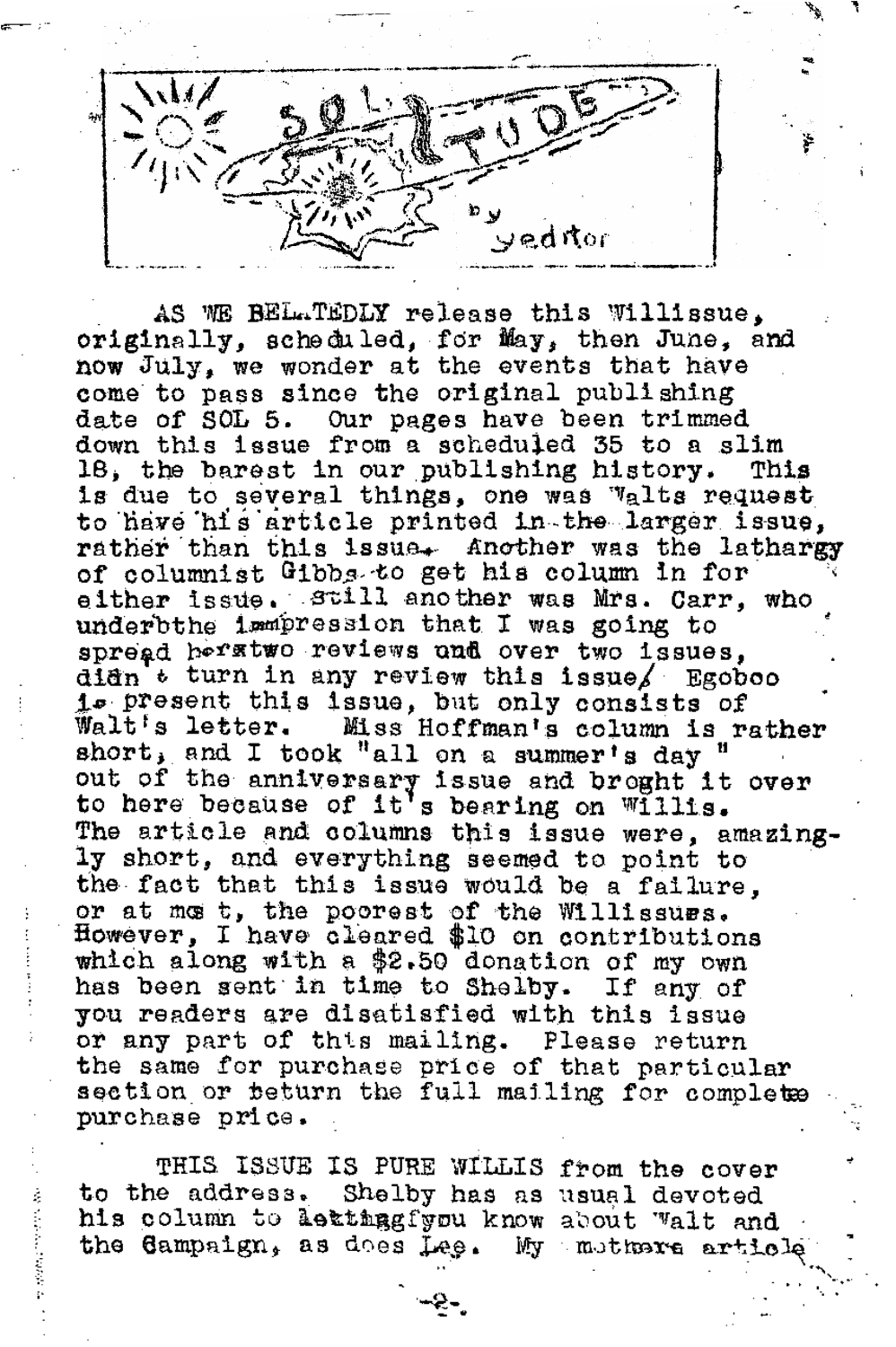# SOLitude(2)

reviews his writing as a comparison to the writings of another famous English humorist of an earlier period, Jerome K. Jerome. Willis is present himself with a reprint of his first. Plinth, his first column in Confusion that orignally received a poor distribution. Anotherarticle, "The Truth About Walter Willis follows the satrical writings that have sprung up. about '"Illis lately. All in all, we can't be acussed of putting anything but 'Villis into this only if it is <sup>18</sup> pages. It'<sup>s</sup> every bit Willis right down to the green paper, which is made to compensate for the horrible mess I did of Walts letter by using green ink on brown and red paper.

I won't mention much about Willis' death hoax, as Graham seemed by how to be properly beaten and leathered for such a wild idea, but I would like to get in my two cents worth. First of all, I would like to address Peter, publicly (as he has a subscription  $b$  this special issue) and tell him that he did <sup>a</sup> very foolish thing. He is twelve years old, certainly, but he should realize the possible hazards sucha hoax might produce. Fortunately now one of any consequence fell for it, but it could be feasible that such a tie-up could result in not raising enough funds to bring Walt over for the con. As far as I know Beter is not attending, the convention, and whether Willis made it or not would be of little consequence to him. However he should realize that fandom is <sup>a</sup> social system just like society. And one must learn in any social system to except responsibilitys. And that Beter, is common sense, no a Cambbell blurb!

I am in a rather busy state now, earning enough money to get | Chicago. However, Ihope to-see alot of you there, and especially you Willisl

Until the anniversary issue, G-8 pages away) The Editor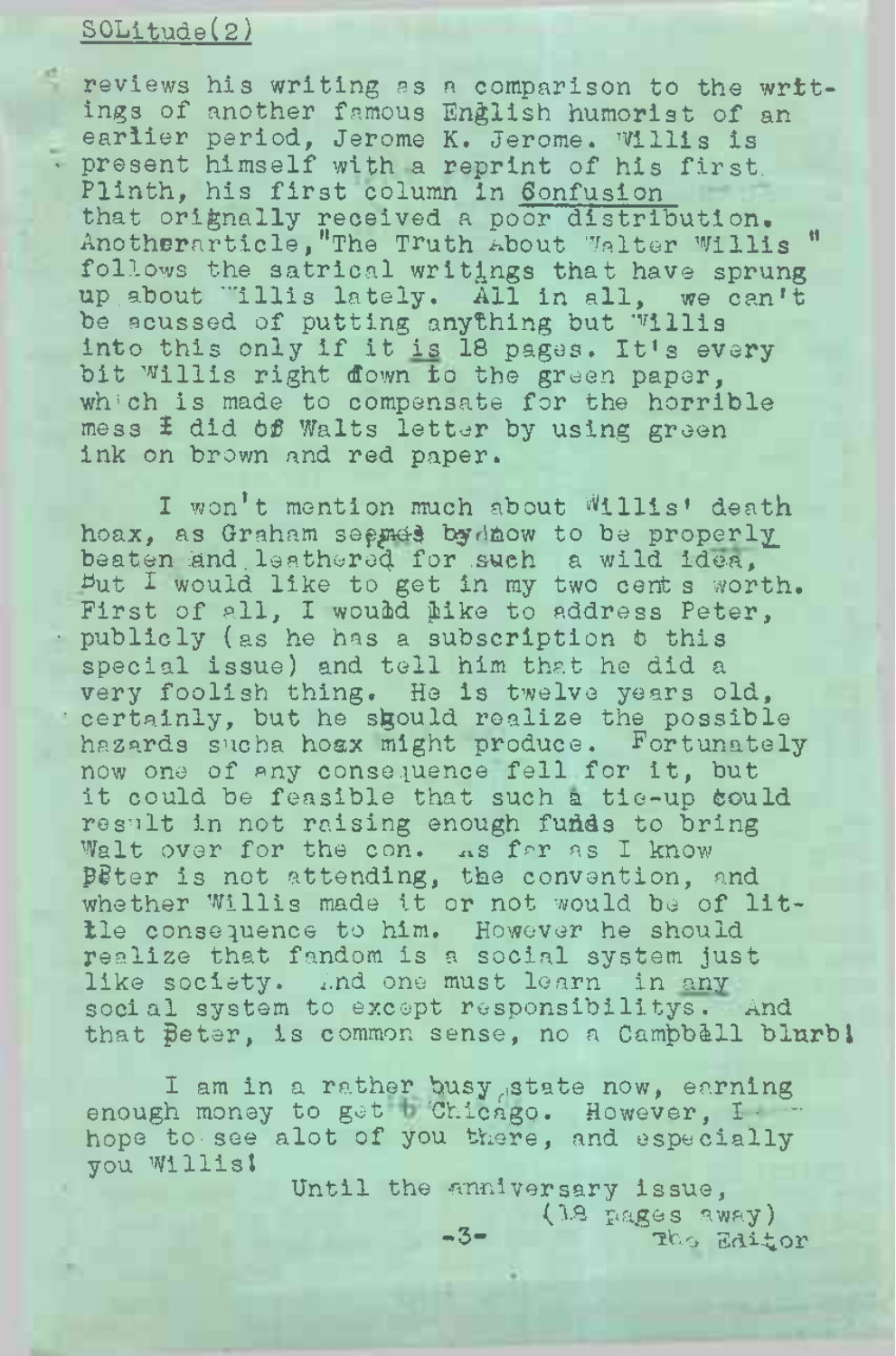# $I^f$ inth-

by Valter <sup>A</sup> Willis

If you ever come to Belfast you may notice just, on the left an enormous Disadvantage. You will find  $\mathbb{R}^m$  me labouring under it. It's this 400 word limit. Oth-Labouring under it. It's this  $400$  word limit. er columnists, I notice, can write most of their col ; umns as single sentences. They just go on like this with cryptic remarks creeping in here and there, until they get to the end of the page and then stop.

On the other hand, when I was in school I contracted PARAGRAPHS, and have never been able to shake them off. That other hand of mine is worn out with trying. My mother feared something like this. She said maternally --- she was very good at this, much better than my father---"I'm awfully afraid about sending you to school after the sheltered existence you have led. (At the time, we lived under an old umbrella.) I'm afraid you will pick up something dreadful..." "Like girls?" I asked hopefully. "No." she said, "like PARAGRAPHS or something." Sure eneugh, I did. The doctor-says I will never be completely cured, but as long as I don't develop something really fatal like SYNTAX I shall be able to uning really latel like Simina I shall be able to<br>live a fairly normal fan life, providing of course I don't do anything rash like joining SAPS or producing<br>don't do anything rash like joining SAPS or producing a fortnightly fmz.

Talking of fortnightly fansines, I happen to have one here by a curious coincidence. Moving the curious coincidence aside, I pick it up. No, I don't mean I pick up the curious coincidence. Coincidences are very hard things to pick up, as opposed to dilemmas, which you can easily lift by the horns. Pardon me for speaking when you interrupted. As I was saying, I pick up this fortnightly fmz --- it can't get up by itself. because it's too weakly...

Interval for nausea.

#### DEPARTMENT OF SUBTLE DISTINCTIONS

"First of all we'<sup>d</sup> like to say that if you read our editorial again you will find that we did not state that reprint magazines seldom last long. We stated; "It has been proven, through experience, that few reprint ungazines lest for any period of time." ---Reply to a letter in FANTASTIC ADVENTURES.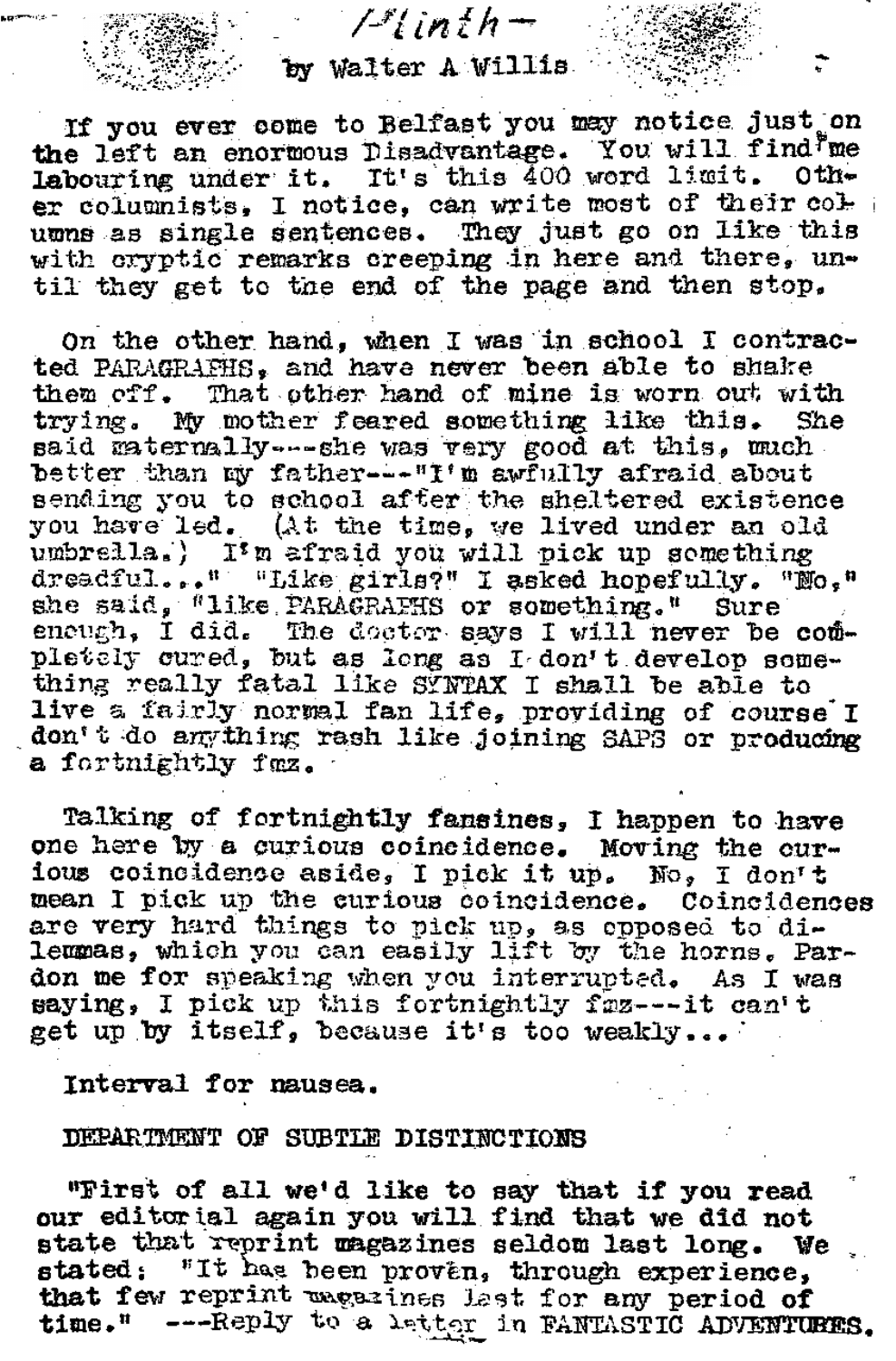WILLIAM HOPE HODGSON AT A DISADVANTAGE DEP'T

- While running thru my fanzines the other day, I found this interesting little hit in an old Joe Kennedy fmz, GREEN THOUGHTS. Dusting the footprints eff it, I present this item;

....''Another notable story last year was 'The Hog' by W. H. Hodgson, whose ability as a writer is unimpaired by having been dead for thirty years." --Sidney Futurian.

No, but a thing like that could cramp his style.

o

The preceding was reprinted from CONFUSION,  $\texttt{vln2}$  --The preceding was reprinted from CONFUSION, VINZ --<br>The first Publicity Issue. The editorial address of cf. is Box 493, lynn Haven,

CONFUSION SEZ --WAW with the crew in '52!

.. •

## QUOTABLE QUOTES

"It's funny how you grow up ir fandom, just as if it was another  $\text{life}^{\mathfrak{n}}$ . •  $\neq$ -WaIter Willis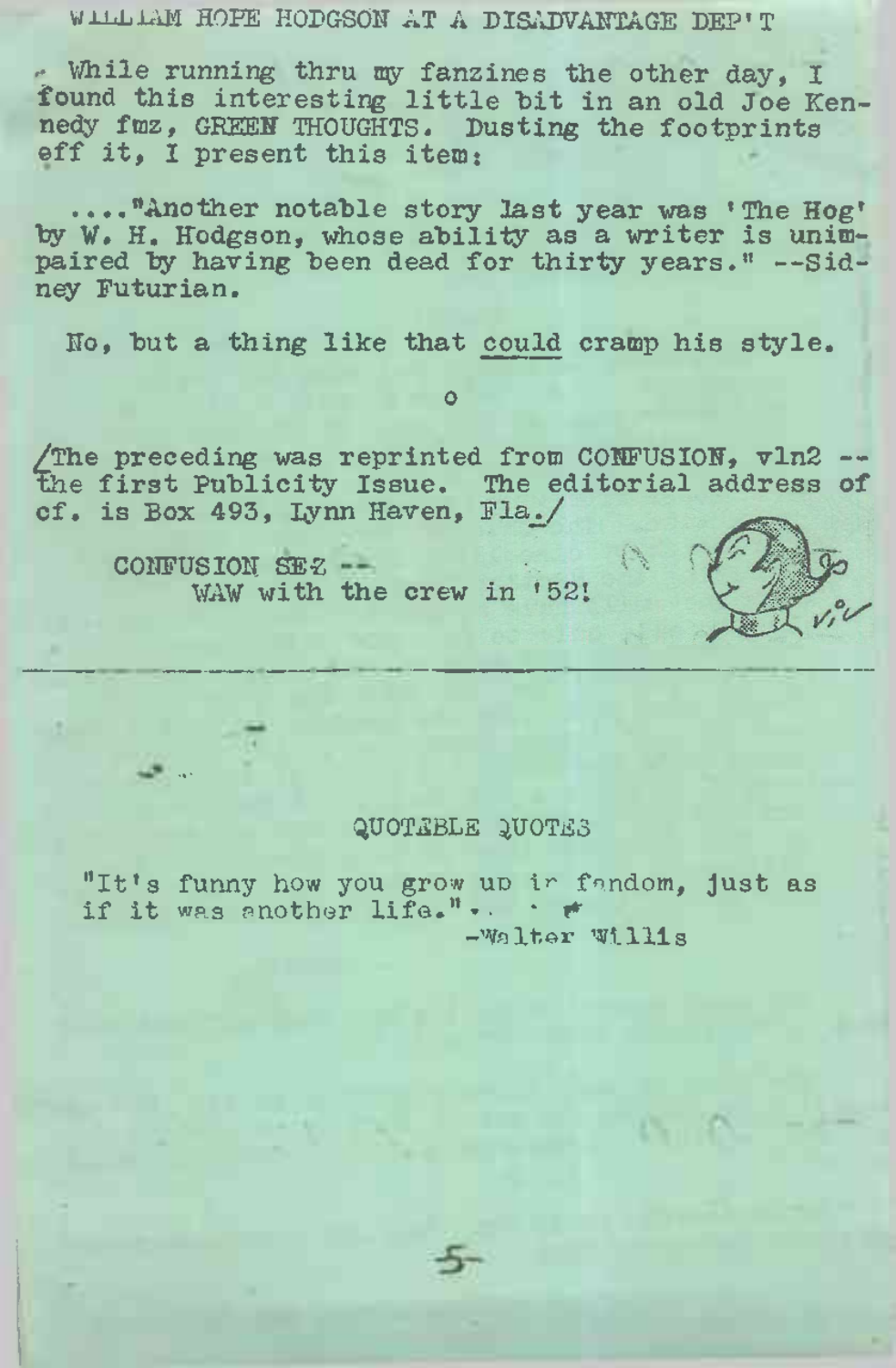I recieved an interesting card in the mail (forwarded from Dave Hammond)

### FLASH!

We regret to inform you that the wellknown Irish fan, Walter A. Willis, is dead. He passed away at his home in northern Ireland, at. the hour of 9:50 A.M., on Thursday, May 15. The doctor said he died of diptheria, a disease from which he had been suffering for some time. The Chicago Convention Will honor his death by cancelling the Banquet, and by  $\mathbb{R}^n$ limeting the auction to quiet bidding. Most fanzines will have a memorial issue, which will be for sale only to fans who contributed to  $\beta$  the <sup>s</sup>WAM with the crew in '52" fund. Fer who the "WAW with the crew in '52" fund. contributed to the "WAY with the crew in 52" fund, send your name and address to Shelby Vick and he will return your money. All fanzine publishers are asked not to treat this announcement as <sup>a</sup> hoax, but to give it full consideration and to announce it in his own magazine. so that fans nay know of this throughout the nation and the world. Yours, An Interested Ban Who Is Willing To Day Postage for These Cards.

--unquote.

(In case you're wondering how they got all that on <sup>a</sup> card, it was small type.)

Heedless to say, there'<sup>s</sup> nothing to it. Wot unless Willis has become one of them ghost-writers in the sky -- y'see, I recieved a letter from him dated **May 20th...** 

What puzzles me is what kind of a moronic sense of humor wasbehind that?

It was postmarked gan Francisco, May 28th, and poorly mimeographed.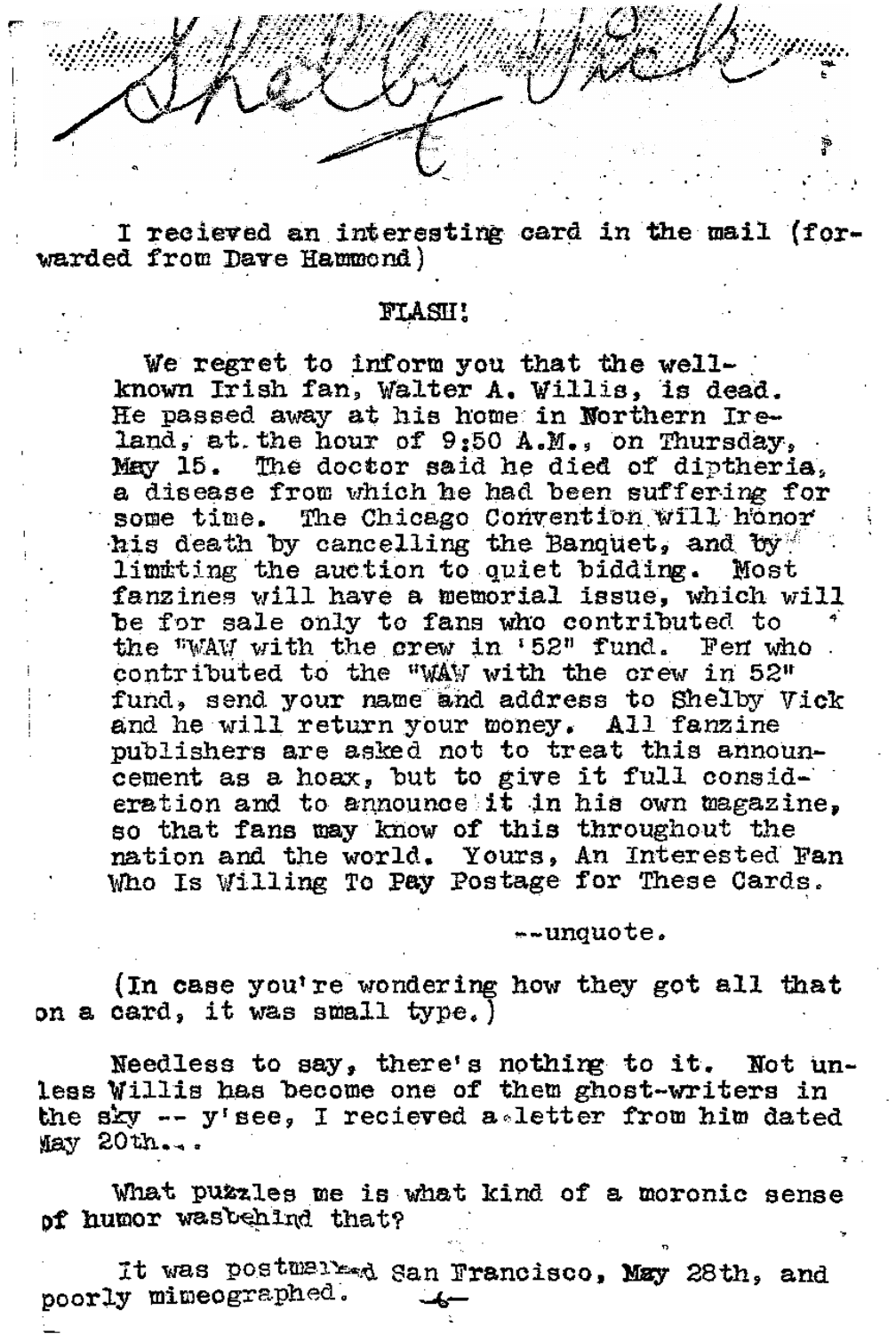iwwj. lan uuupxe recently nad a baby. Name of William (Hope Hodgson) Merritt Green (the baby,'not the couple.) He's quite active; smokes, drinks. plays poker (typical fan-type, you can see.) But' none of that worried his loving parents. However, they were <sup>a</sup> trifle upset when he started running around with girls. After all — he's too young to walk'.

(In order to give this column social significance, I might mention that the couple were Mr & Mrs J <sup>L</sup> Green.)

#### \* \* \*

Once there was a heaver named Jake. Jake was going to build a heck. But this was going to be adifferent heck from the usual heaver hecks. This' heck he was going to make from rocks. So he rolled . a rock (a hig one) into the stream. That wasn't quite enough, so he got another big rock. Then a few medium rocks. His heck was taking shape. He needed more medium rocks than big ones, quite a few pebbles, and lots and lots of sand. But finally his heck  $(*)$ was complete.

Mow, the above paragraph sure don' sound like it hut I've picked this particular SV in which to stop trying to say nothing. It might end up just the same but I intend to see if I can't make a little sense. from now on. And the sense to the above is simple -it'<sup>s</sup> <sup>a</sup> parable, let's say. And Jake is fandom, working on the Willis Campaign. There have been a few big, generous doughnations; several more of fair size -- lots of pebbles. Now, we need plenty of small stuff to fill in the holes. Dollar bills are excellent for such purposes. And all these Willish quarters do a lot of filling in. But we aren't turning down big denominations'. It'<sup>s</sup> easy to break it down into small change, you know.

*VAAN* 

WITH THE CREW **(B) Fig. fanzine is read by Russ Watkins. You know** what that means, -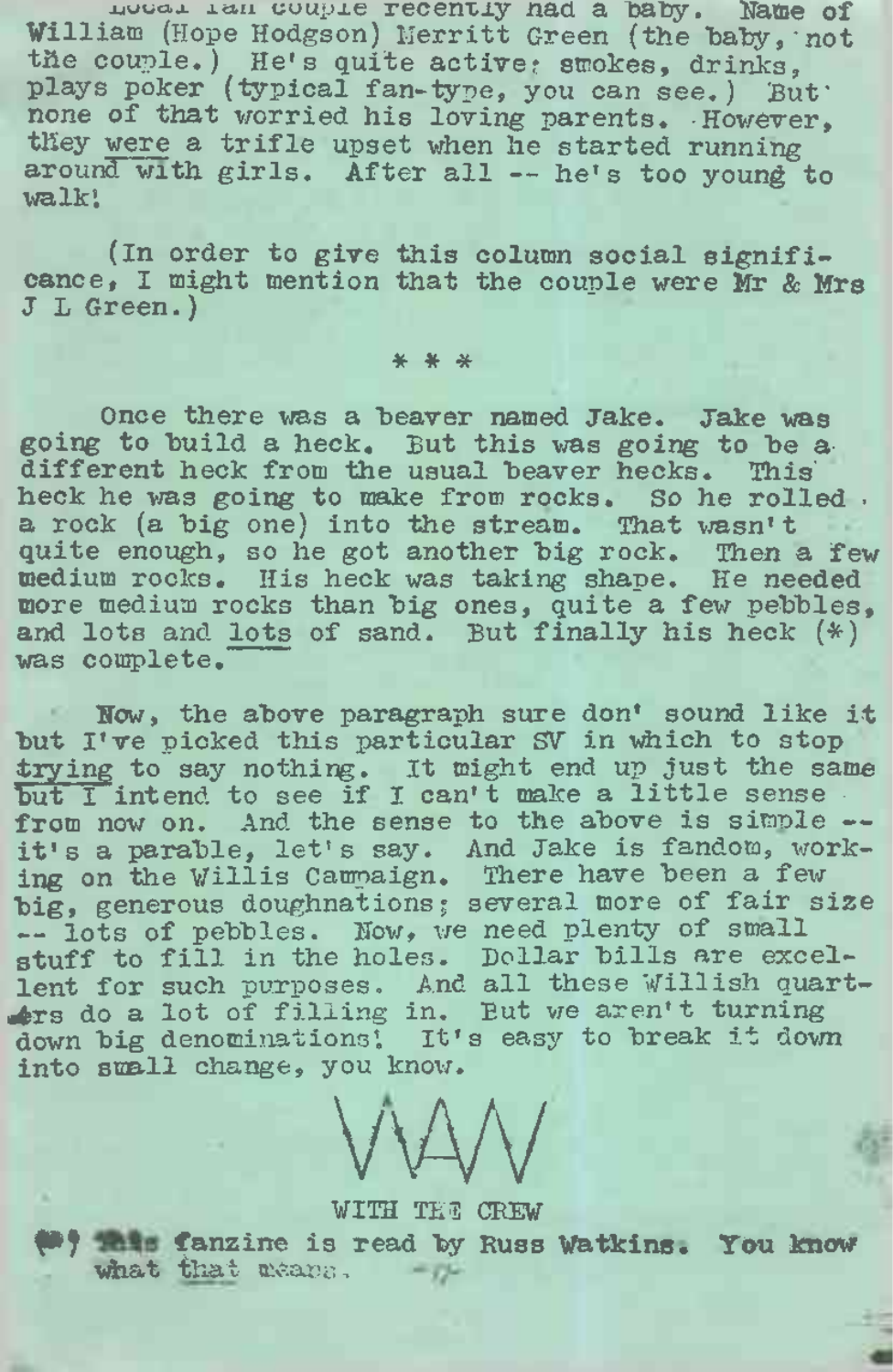by Thelma J. Kelly

Some few years agp Ifell in love with a book. Oome lew years ago liell in love with a n<br>It's called "three Men in a Boat"; it's author is, or was Jerome K. Jerome, and it was written in 1889. To metit was one of the funniest books I'd ever read. The humor is remarkably up-to-date, and the reason I'm bringing all this up because, to me, Willis' writing is comparable to Jerome's,.

WILLS.

The Court

This is strictly <sup>a</sup> compliment. If one can laugh ( and I'm re-reading Jerome at the present 10 time) in 1952 at a book written to be intendionally funny in 1839 - surely the writer of that book is b way of heing a genius. (Or am I an anacht. .ronism?)

Its hard to say just what there is in this kind of writing that gets me. vou couldn't call <sup>5</sup> it understatement, although that's there too. One thing I think that the two writers have in common is their ability to write with <sup>a</sup> striaght' face. This is my own phrase, and it means setting up an amusing situation inaan innocent manner giving the reader a mental picture of the story thller, face blank, eyebrows raised slightly (at the end of the incident) as though to say, "..nd thats how it turned out! That do you think of it?"

..lso in common, these two writers have that faculty for endowing inanimate objects with self-directed malignancy. Herome describes the inexplicable behavior of a tow rope, taking paragraphs.to do it, and really making me laugh. Willis does it too - one example being something, the Post Office has done to him. They send him nothing for days, "then ostentatioudly send up their parcels van with an enormous 'bundle tied up with rope in <sup>a</sup> v -ry pointed manner.'' - You \* get the whole picture. The patient, enduring look of the postman - the bundle itself carrying a heavy note of sarcasm in every not of the rope.

 $-16-$ 

y-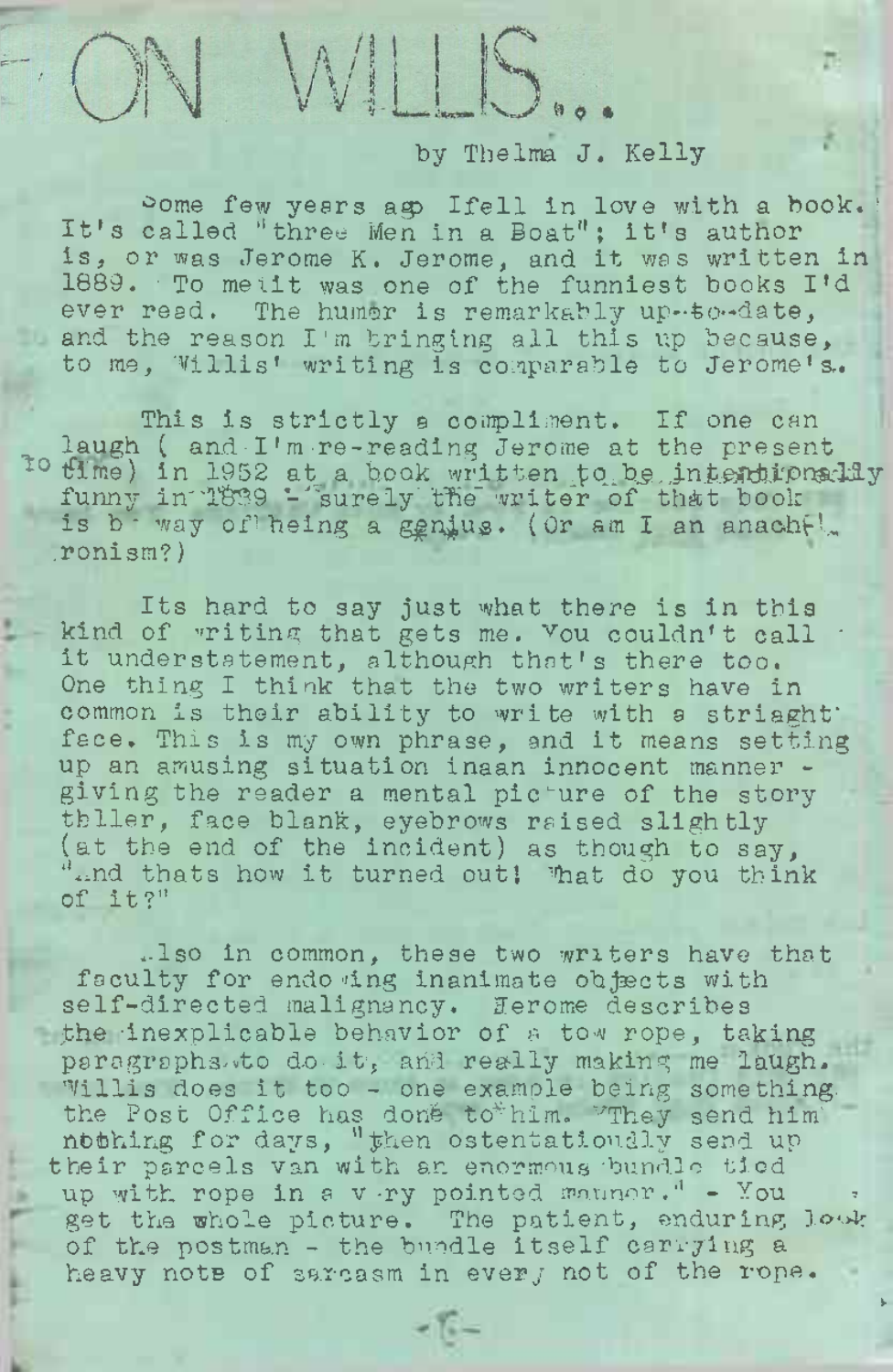# {ON TILLIS 2 )

The patience of Tillis, putting up with their "childish nonsense", accepting the bundle with a juite though injured air.

That he also does in the above incident is to make you see him, hot as being imposed upon, but as believing himself imposed upon, which is somehow funnier. This does not mean that Willis (or Jerome's) humor is based on self-decrecation. iuite to the contrary, as according to the written testimony of bo h these gentlemen, they are sometimes surrounded by unattractive, bobrish friends, whose juaint actions are reported as being mysterious to the writer, and isft to the reader for analysis.

I find Villis freshness and originality in spite of having compared him to a writer from the last century. Wlat is never trite (I bet he could pun that one up) for he does indeed, pun. But in such an effervescent manner' The urge to . kill is seldom operative in this case. You see that these puns rise tp the surface joyfully from his subconscious, alive with their own life and • imperative, for him to repress them, you ge&l, could result in <sup>a</sup> far more dangerous explosion at some later date.

It's really a difficult matter to consider just what it is that makes us laugh in any humorjust what it is that makes us laugh in any humor-<br>ous writing. I've tried to do it here, and think<br>that limit is a strain that ous writing. I've tried to do it here, and the<br>that I've given at least <u>some</u> of the reason why<br>-I laugh. Perhaps for others, a entirely different element in '/alt's writing would be chosen as the crucial one. As to his serious work, I haven't read any. Lest this sound to abrupt, let me add that when I do, I expect not to be disappointed, as I've tried both kinds of writing myself, and humor is far and away the most difficult to manage.

In closing, let me also point out that I ve only chosen one example from 'Valt'<sup>s</sup> writing, and .only a few facets of his technique. The reasons for this are obvioud. Lack of space, and lack of ability. And maybe I<sup>d</sup>m a little lazy, too. -Thelma J. Kelly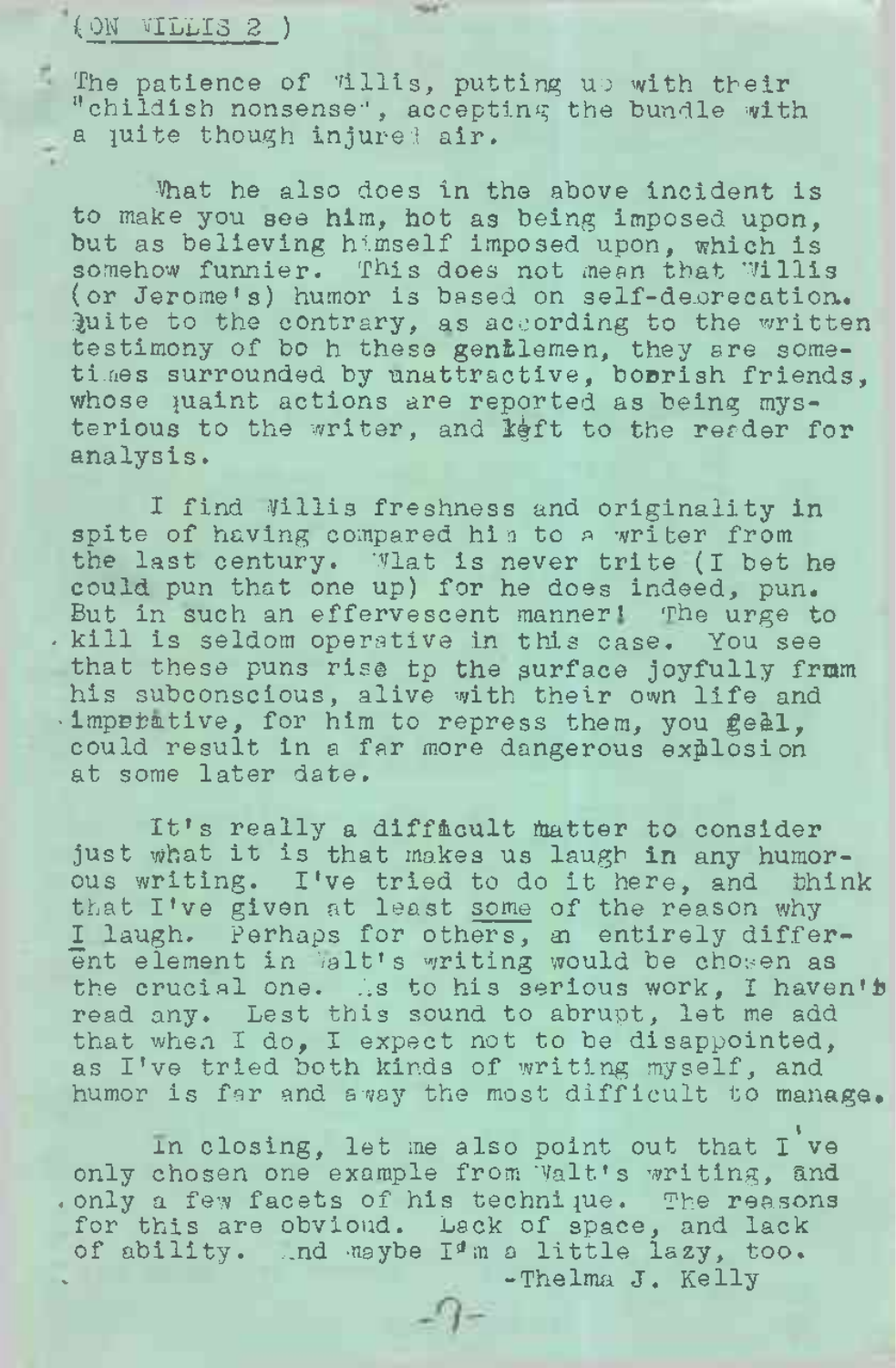

#### Huffmnnstuff

Breathes there a fan with a sense of humor so deed, that he never to himself hath s-id. "Gor' what I d give to meet this "illis fellow in person'. "

Or at least "Goshwowboyoboy"

It's pretty nigh impossible that there could be a gen around today that hasn't heard of Walter A. Willis, The Tall Irishman, or who hasn't read some of his works. And in many fan circles the fellov who doesn't rend what's looked upon strictly as a deadbeat.

But you could count the number of stateside fans who've met the Irishman on your thumbs. There was Forry Ackerman, who vent to the Loncon in '51. Sorry could tell you about the Tall Man and what a pleasure meeting him is.

Fortunatly 'A' is uite a prolific writer. His columns include "Plinth" in Confusion, "Outpost" in Phantasmagoria, and "The Harp T at Once or Twice" in luandry. at present he is writing a multiunit history of British Fandomt tiled. "The Immortal Teacup" for Science Fiction Digest. nnd besides that he's contributing numerous articles to barious other mags. and publishing the famous  $/$ , also known as Slant.

One of his most famous works was "The Harp In England", a three part report of his adventures at the Loncon in 1951. Another of his famous projects is Proxyboo Ltd., an orginizatlon which for a small fee will handle a fan's criftmac for him.

Such is the man, W W whomve want with the crew in \*521

■Lee Hoffman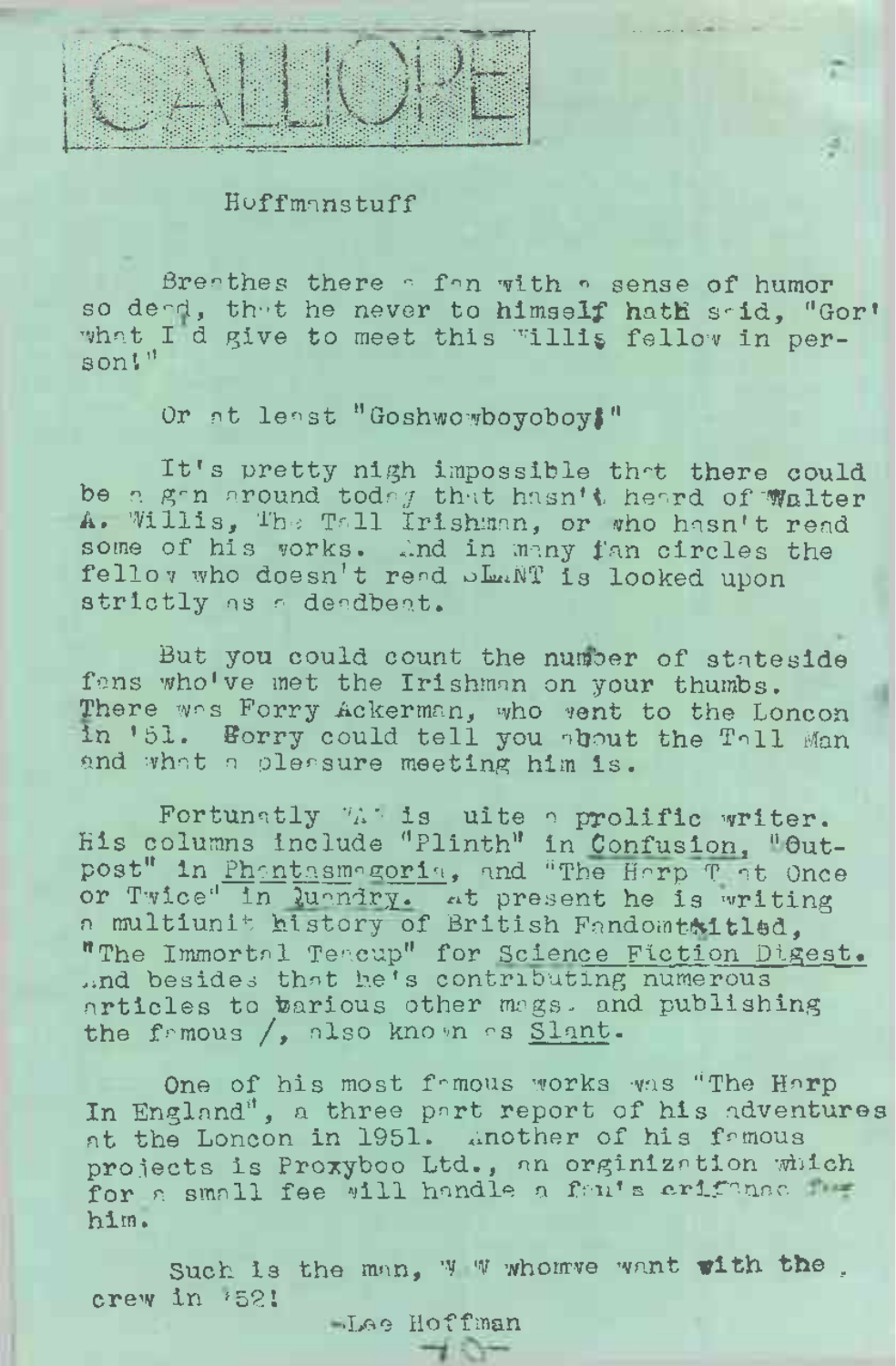$A11$  $0n$  $\Lambda$ Summer's Day

random that notes missed CALIOPE  $th_{\mathfrak{S}}$ 

some thoughts on a would-be fan hoax...

Maybe you received a card early in June bearing a messake which claimed that Walter A. Willis had died on May 17th. If you received one, I wonder what your re-a action was.

I glanced at the filing card with 2 1-¢ stamps on its face, and recognizing the typing and type-face, tossed it aside as an extremely weak gag.

maybe you actexd likewise. Or maybe you, like Lee Riddle, weren't as certain as I. . Maybe you wanted facts, in the face of what might or might not be a fan hoax. Lee did. He wanted facts, so he put in a long distance  $\text{real}$  to me.

I checked the date on my latest letter from Walt and found it to be May 26, which was ample proof as to the nature of the postals.

Then I thought shout it a while. I wondered if anyone would take the cards serious ly enough to fail to send a contribution to the Big Pond Willis Fund because of it. And I thought about how much more worthwhile it would have been if Peter had donsted the money he used to pay postage on the cards to the fund And if the phone bill Lee kiddle paid had gone to the fund. And any other cash that was put out because of thes psuedo-hoax. With every nickel and dime important, I thought about the dollers that had been spend because of this hoax-idea.

And anmehow the little card didn't seem the least bit funny. ---Lee Hoffman 相反の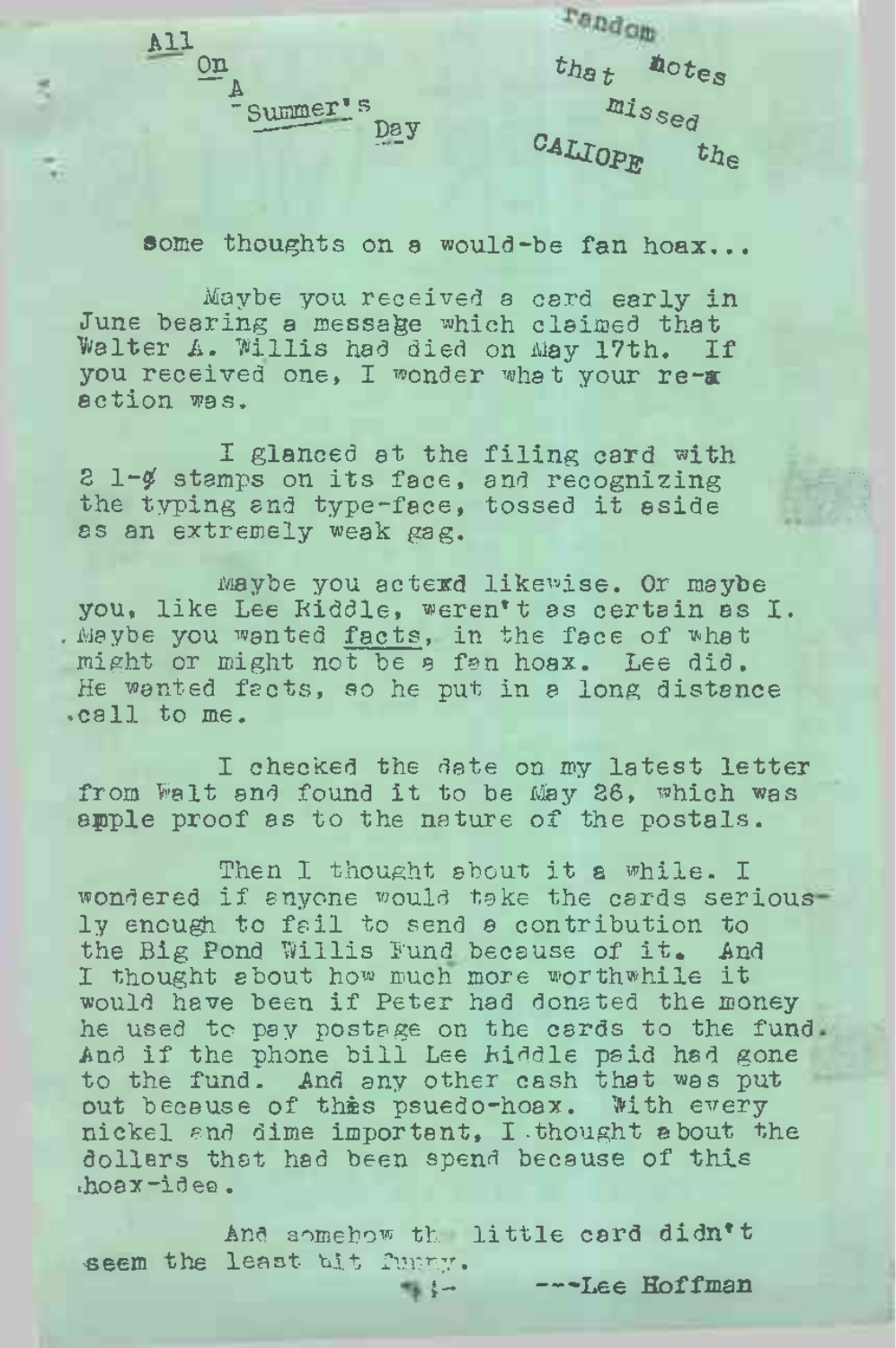# THE TRUTH ABOUT WALTER WILLIS

#### Anoynomous

Perhaps whenacouple of kids in San Fransico sent out that hoax-card a couple of weeks ago they didn't realize-the trouble they might, start. However, they have also, unwittingly revealed a deep hidden messagg to me, which I will reveal to the fan world with a considerable amount of shock on all readers of this startling expose. Brace yourself, for what I startling expose. brace yourself, for what is fan with an Irish Slant, the truth about Walter  $W1111s,$ 

Willks, is not, as Banister so coly sug-  $\rightarrow$ gests, a Bern. Infact, Walter Willis does not exsistl I am fairly sure of this fact, and have substancial proff to back it up.

Psfehaps some time ago, there was a Walter Willis. A poor neophan, who in his constant striving for egoboo, thought up Proxyboo. <sup>A</sup> crack ar electronics, he constructed a hugh tinking maching, which would be later known as Proxyboo. Sending'out printed Circulars, he inticed BNF's to sign up for Proxyboo, for a very nomitable fee. ®he rest is fannish history. Proxyboo is now most of fandom. Something that most fans do not know however is the startling fact that at the very hisght of Proxyboo's career Willis died. Picture the poor chap in cleaning out the dirty toke system, falling, in. and getting horribly geared up by the mobilityary. (When finally spewed out, the machine took a color photograph, which was later sold to a color photograph, which was fatter sein to a cover idea). Off course there is , no basis for thia form of his demise, but-lt»s

 $-12-$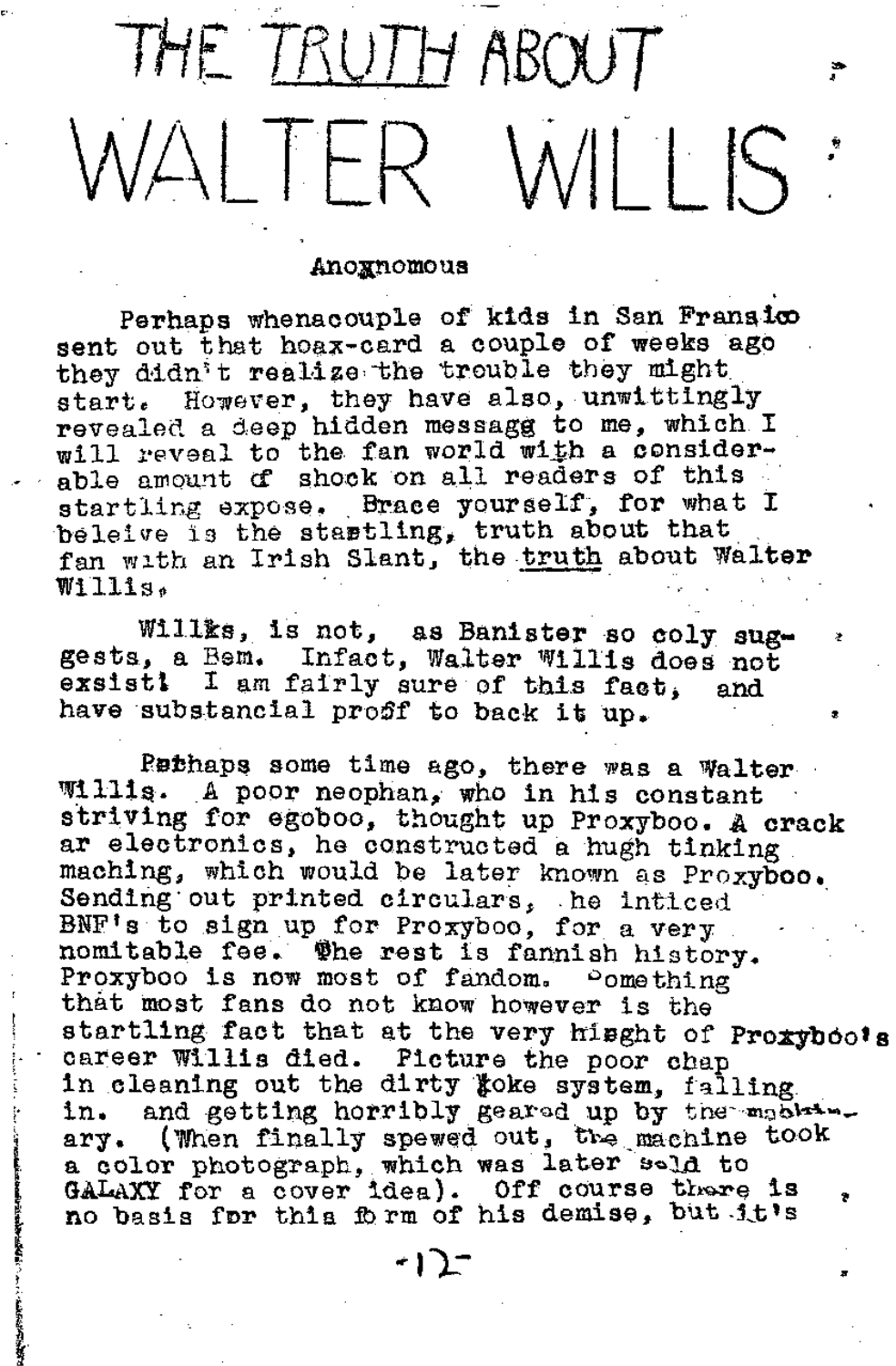# THE TRUTH ABOUT WALTER WILLIS (2)

so much more colorful than having the bloke pass away from some obscure disease. Anyway, its pret-'ty safe to assume that Willis has died, or at least run away from Oblique house, cowering in fear from his Frankenstien Invention, while agehts of the machineccarry out a 24 hour search for him.

Anyway, after the disapearence of Willis, the machine gets the idea of putting out a home fanzine, and circulating Willis columns and the like, publicizing it's own creator. It even has a fiendish sense of humor, too, when in the fburthissue of SLaNT it publicly announces its exsistance, knowing the fans will take it as a coy joke of illis'. Of course there isn't any Bob Shaw or James White either. As a matter of fact,tthere isn't any English fandoml All the Anglofans were the first to fall before the temptations of Willis' machine, Ever notice dow .frightfully funny all thbse English fans are, how closely there style represents Willis, but Isn't quite as good? After all, do we have any fproof that there is anEnglish fandom? None, except Ackerman's and <sup>a</sup> few other visitors, who might easily be duped by a few clever actors hired by the machine.

Why all this business put out by the machine, about " $\gamma$ on't expect much of me(Willis) at Chicago."? Simple. The machine knows that no matter how clever it may appear at its home front,, it can motrhire anyone as clever as itself to carry on at Chicago, unless it builds itself <sup>a</sup> body and transports itself in <sup>a</sup> mobile unit. That is rather difficult, I imagine, even for a machine like proxyboo, and probably not worth the small amount of egoboo (the fuel of themachine) that it will gain by such a wenture. Hiring a man and sending out a litthe fore-warning "not to exposit .probably due just as well.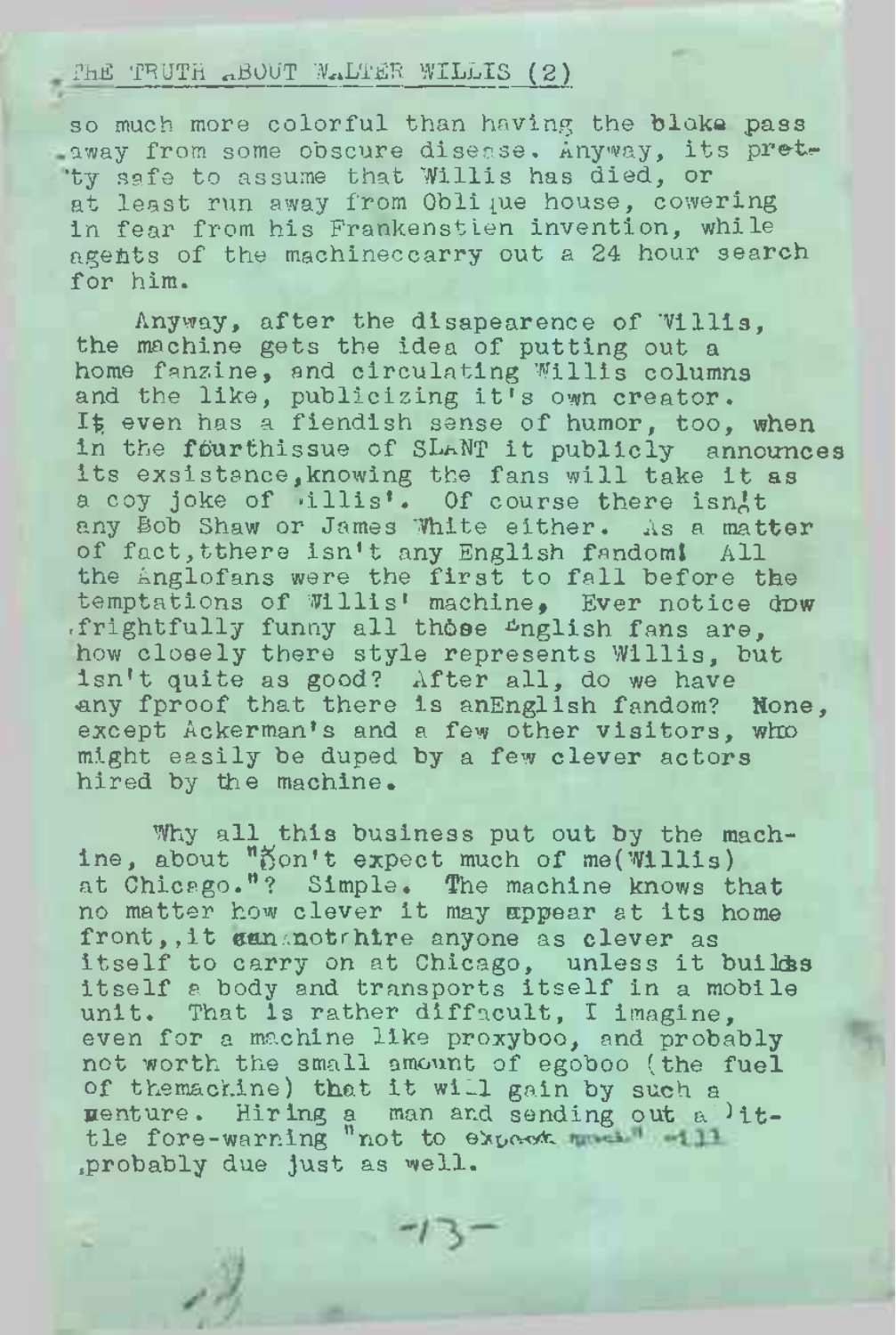# THE TRUTH ABOUT WALTER WIILIS (3)

Of course the actor that Proxyboo sends will have to be fairly clever. He might even make a sucess out of the trip, but I dongt think it fair for Smericanxfans to have to shell out flood American Money to import some English Actor While the Proxyboo wit (formerly Willis Wit) sits home on its bolts and chortles at the big joke its pk ying on the American fans.

Perhaps you say  $I$  have no bases for this presimse, no reason to keep my name a secret, from the machine and its agents, perhaps you think that there really is a Willis. But I have seen the mistake that Proxyboo has made. the fatal error (coupled with the hoax-postcard that remmoved the viel from my eyes. The machine does notknow anything about human humor. It does not realize that it has revealed itself by imitating a human being. After all. no human being could be that funny.

 $_{\ast}$ . The End.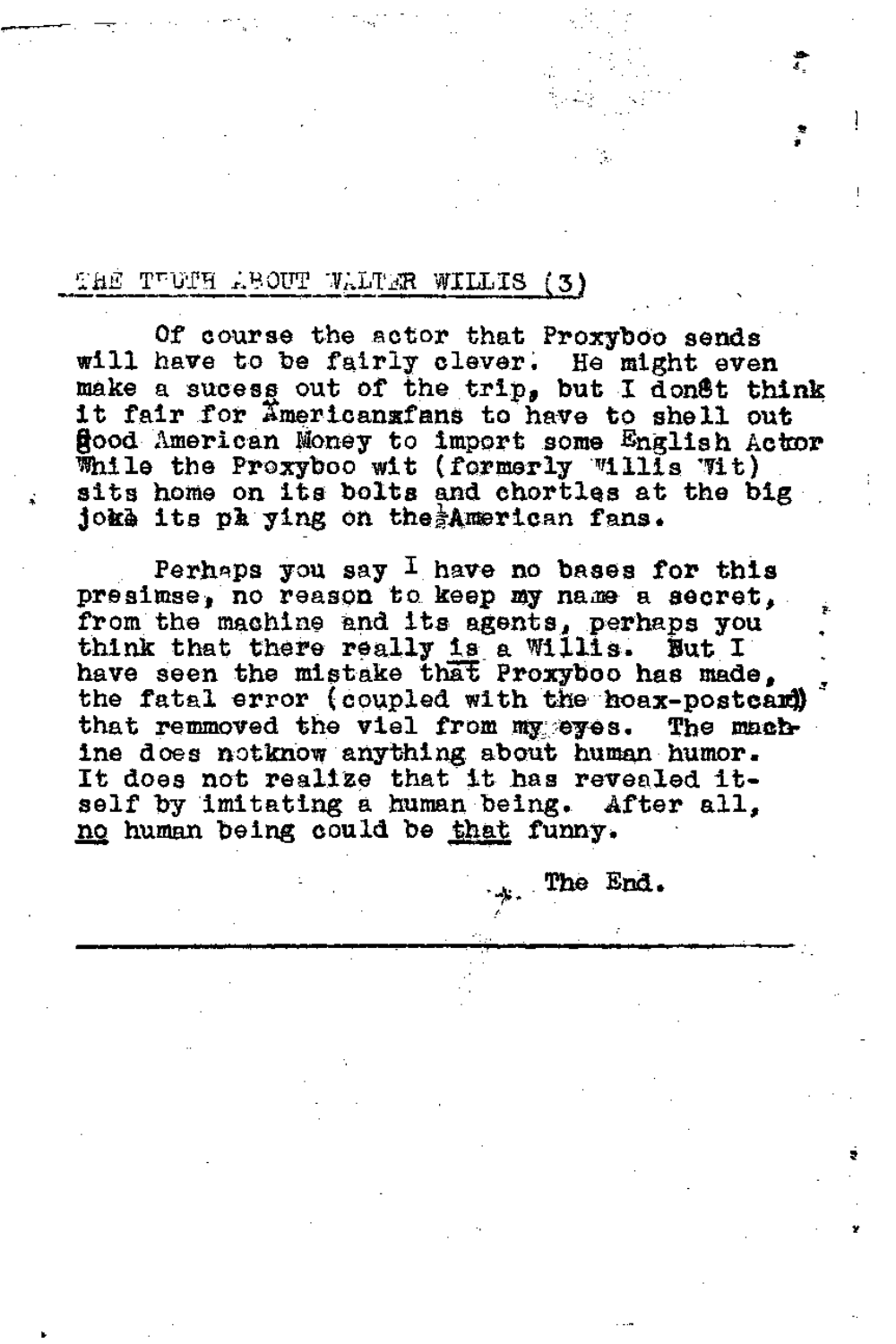,ECOBOO ( (A Willis letter)

Dear Dave,

SOL just arrived. Gosh, it's beautifull For a minute thought it was ORB.

Now **will you** print my letters so people can read them?

How could you have palmed oft your Cataclysmic destroyer on a trusting gellow fan? Shame on you, I bet you grow up to be <sup>a</sup> filthy hucster, if not <sup>a</sup> vile pro.

By the way, I see this new fmz you mention »is going to have a column by Dard. Hmmm. What does this fellow Dard think he's doing, spreading himself over all these mags? Disgusting. Already I here people talking about getting him over for a con. Look, Dard, you gotta think of your health you know. This can't be good for you. All this scribble scribble scribble. **First,** thing you know you'll have ulcers. I'<sup>m</sup> thinking of your best intrests, mind you. You don't want to write yourself into an early grave. But of pure fannish good nature I advise you to take it easy for say two months. We don't want to burn ourselves out do we Roger? Or maybe have something horrible happen to us, like gett ng bombs in the mails?

I wish this gellow Silverberg would stop stealing my ideas for articles. Not content with that, he steals ideas that haven't occurdd to me yet. An unscrupulous fellow this; I advise you to have nothing to do with him. •Same applys td"fhis woman Kelly. Mark my words she's out to show us fan writers up as second-raters.

 $-1$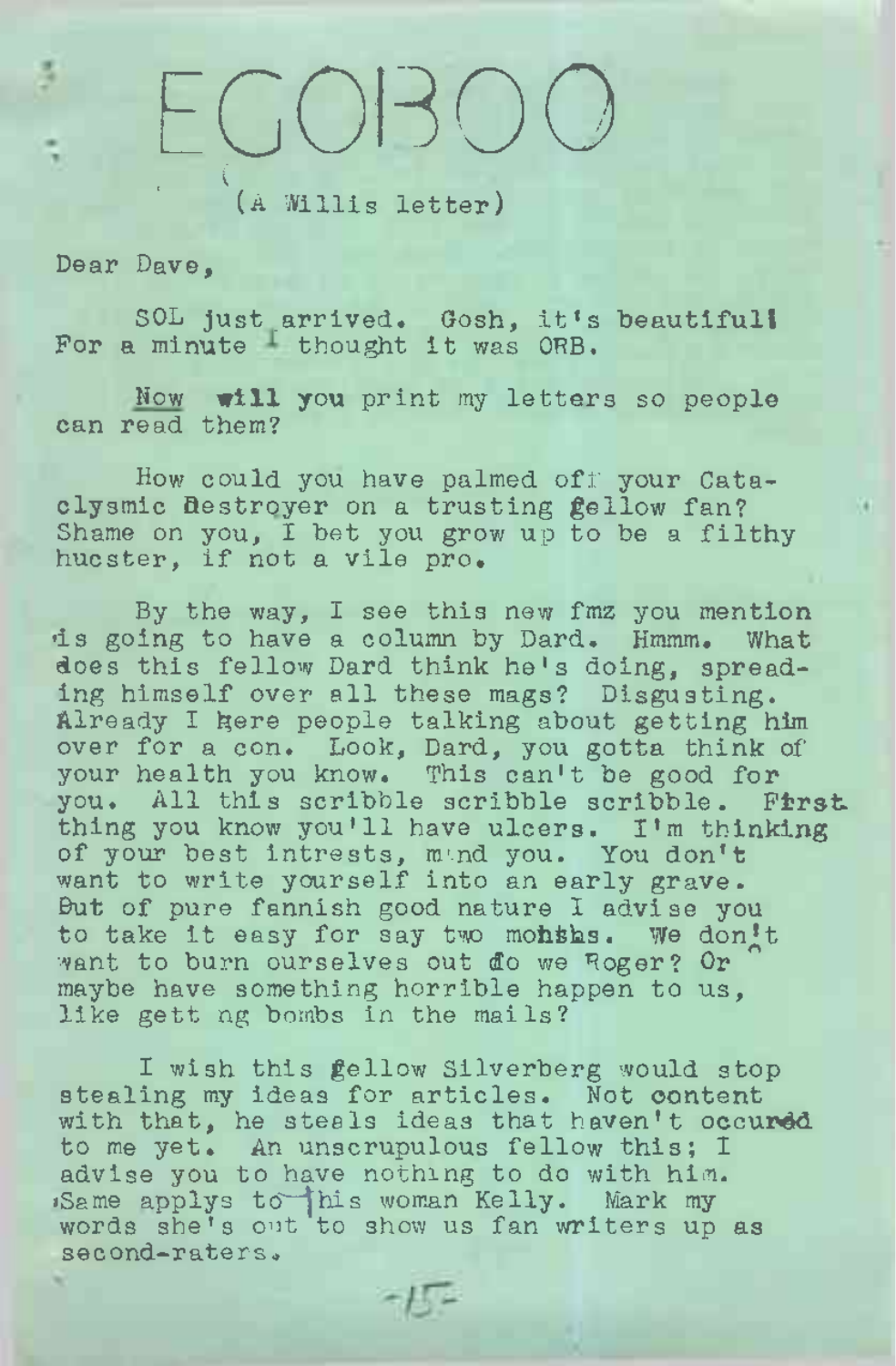#### EGOBOO 2  $\mathbf{B}=\begin{pmatrix} \mathbf{B} & \mathbf{B} & \mathbf{B} & \mathbf{B} & \mathbf{B} & \mathbf{B} & \mathbf{B} & \mathbf{B} & \mathbf{B} & \mathbf{B} & \mathbf{B} & \mathbf{B} & \mathbf{B} & \mathbf{B} & \mathbf{B} & \mathbf{B} & \mathbf{B} & \mathbf{B} & \mathbf{B} & \mathbf{B} & \mathbf{B} & \mathbf{B} & \mathbf{B} & \mathbf{B} & \mathbf{B} & \mathbf{B} & \mathbf{B} & \mathbf{B} & \mathbf{B} & \mathbf{B$

Gosh I've Just realized that if and when this letter is published it will be buried among an uncritical mass of pro-Willis stuff. add that people will be looking with a dazed air womering what all this fuss is about. You'd better print it in red this time so it will match my complexion. Look, all you good people, match my complexion. Look, asi you good peop<br>maybe you haven't seen me at my best. Now if maybe you haven't seen me at my best. Now if<br>you'd just see my stuff in Q?....Oh, you have,<br>control of the ... you'd just see my stuff in Q?....Oh, you have<br>CONFUSION, then........Oh. Well, I had some CONFUSION, then........on. Weil, I had some<br>stuff in SLANT once---. Oh, you'vecseen that too. Well, of course my best stuff was in a mag Called Le Zombie, before I changed my name.

Selfconsciously,

Walt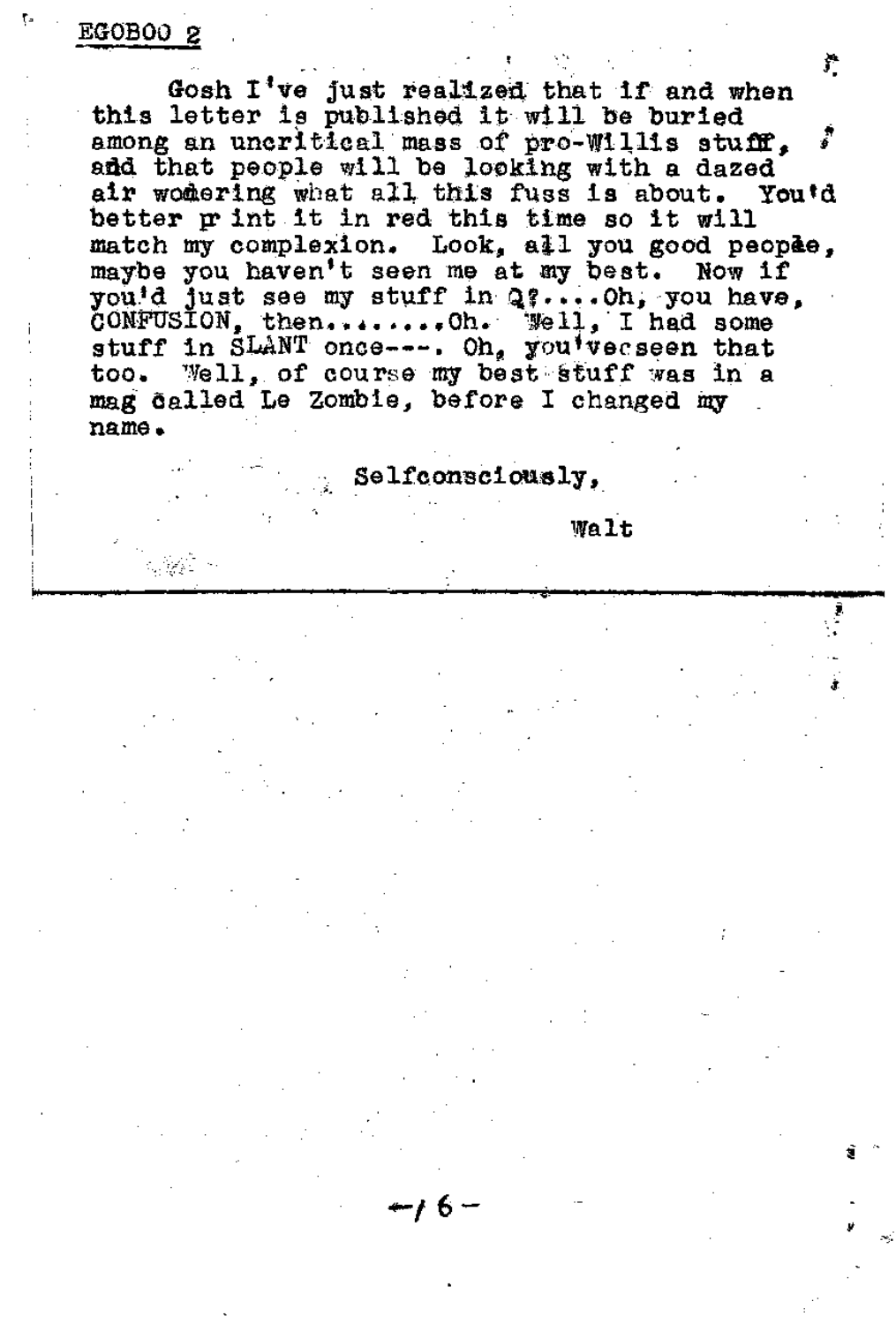